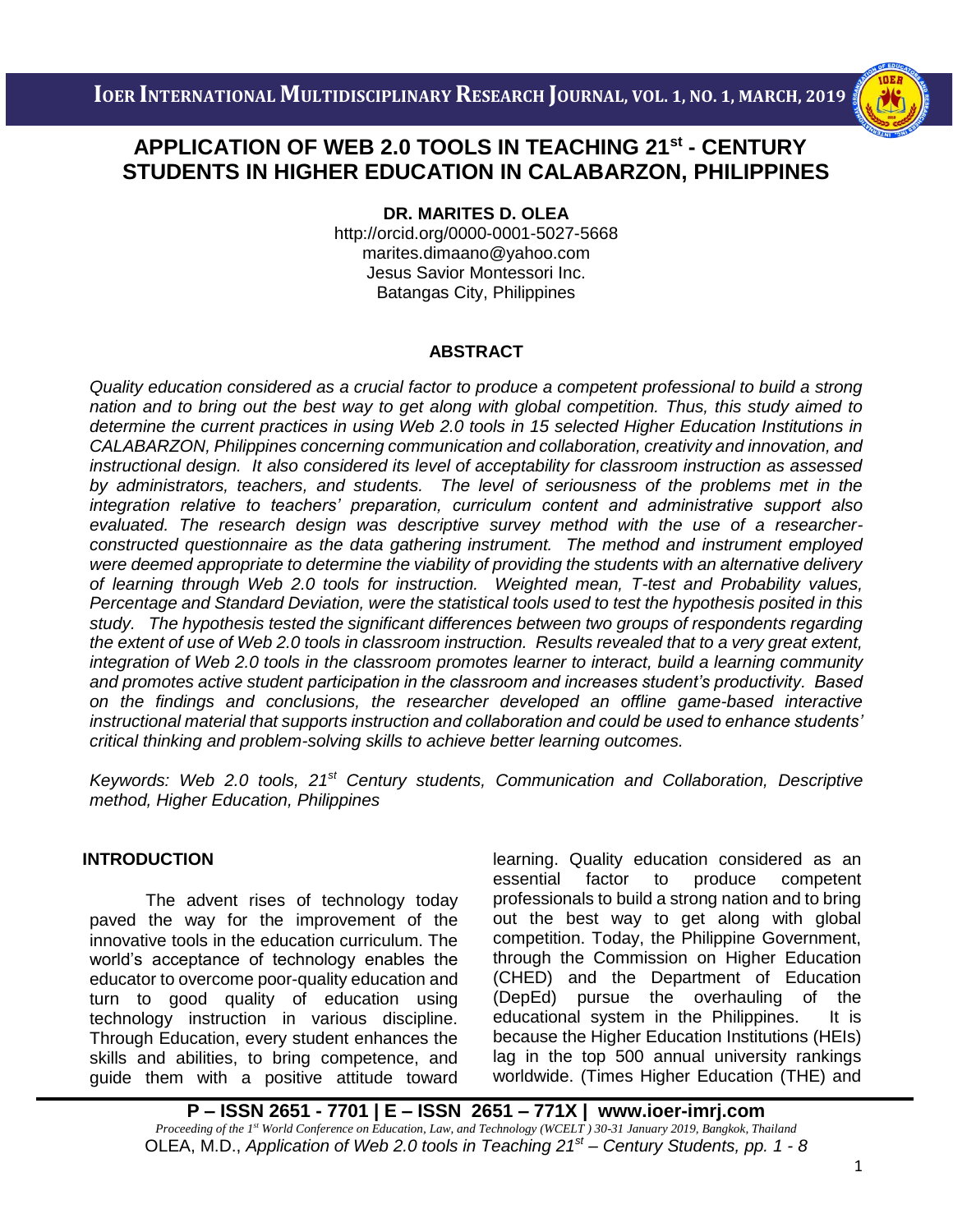

i<br>I

even in the ASEAN, ranked the third least competitive country behind Singapore, Malaysia, and Thailand. (WEF Report,2012). In the face of the sad state of higher education opportunities, the State takes cognizance of the need of the youth for a functional college education. This can be perceived in the following provision in Article XIV, Section 12 of the present Constitution of the Philippines, thus: The State shall regulate the transfer and promote the adaptation of technology from all sources for the national benefit. It shall encourage the fullest participation of private groups, local governments, and community-based organizations in the generation and utilization of science and technology. The mandate of the Constitution provides educators with legal bases to promote the expansion and democratization of educational opportunities in a more effectively and economically manner using innovative educational technologies. Today, college students' use Web 2.0 tools applications in their subjects more frequently than ever in and out of the classrooms. Applications such as blogs, instant messenger, online communities, video sharing tool, and web conferencing tool are gaining popularity. Students use them to create their contents on the web, contribute and collaborate with others, share their ideas and knowledge, and develop social networks via multiple formats of media and representation. This calls for the teacher as an agent of change need to innovate teaching and learning in every subject they taught. College students in the 21<sup>st</sup> - century demand lifelong learning on the click of a mouse. To effectively meet such demands at the same time keeping the institution's leverage in today's technological pace, institutions need to get potential student's attention and interest in their learning programs at the same time provide the teacher the necessary tools to innovate their teaching experience. Concurrently, the use of web-based tools as teaching strategies creates stimulating chance for better collaboration between students and faculty.

### **OBJECTIVES OF THE STUDY**

The primary purpose of this study was to determine the current practices of using Web 2.0 tools among fifteen select private Higher Education Institutions in Cavite, Laguna, Batangas, Rizal, and Quezon (CALABARZON), Philippines. Specific aims included the following: (1) to analyze the level of acceptability of Web 2.0 tools in classroom instruction as assessed by the school administrator, teachers, and students. (2) to find out the extent of use of Web 2.0 tools in the classroom instruction as evaluated by the teachers and students in terms of communication and collaboration; creativity and innovation; and instructional design. (3) to compare the assessment of the teachers and students regarding the use of Web 2.0 tools in classroom instruction. (4) to investigate the level of seriousness of the problems met in the integration relative to teacher's preparation; curriculum content and administrative support (5) to develop an interactive instructional material for better learning outcomes.

### **METHODOLOGY**

This study was utilized the descriptive method of research. Descriptive method was used to explain the level of acceptability of Web 2.0 tools to the school administrator, teachers, and students. It also a looked-for level of seriousness of the problems met in the integration relative to teachers' preparation, curriculum content and administrative support. Furthermore, this study used quantitative design employing statistical treatment which provides statistical results that are fundamental in determining a comparison between respondents' perceptions regarding the use of Web 2.0 tools in classroom instruction relative to communication and collaboration, creativity and innovation and instructional design. The sources of data are the responses from the test questionnaire. However, related literature from books, articles, and journal was used to substantiate the results and findings of this study. The respondents of the study were 55 administrators, deans, and chairpersons as a group, 530 college students and 155 teachers in select private Higher Education Institutions in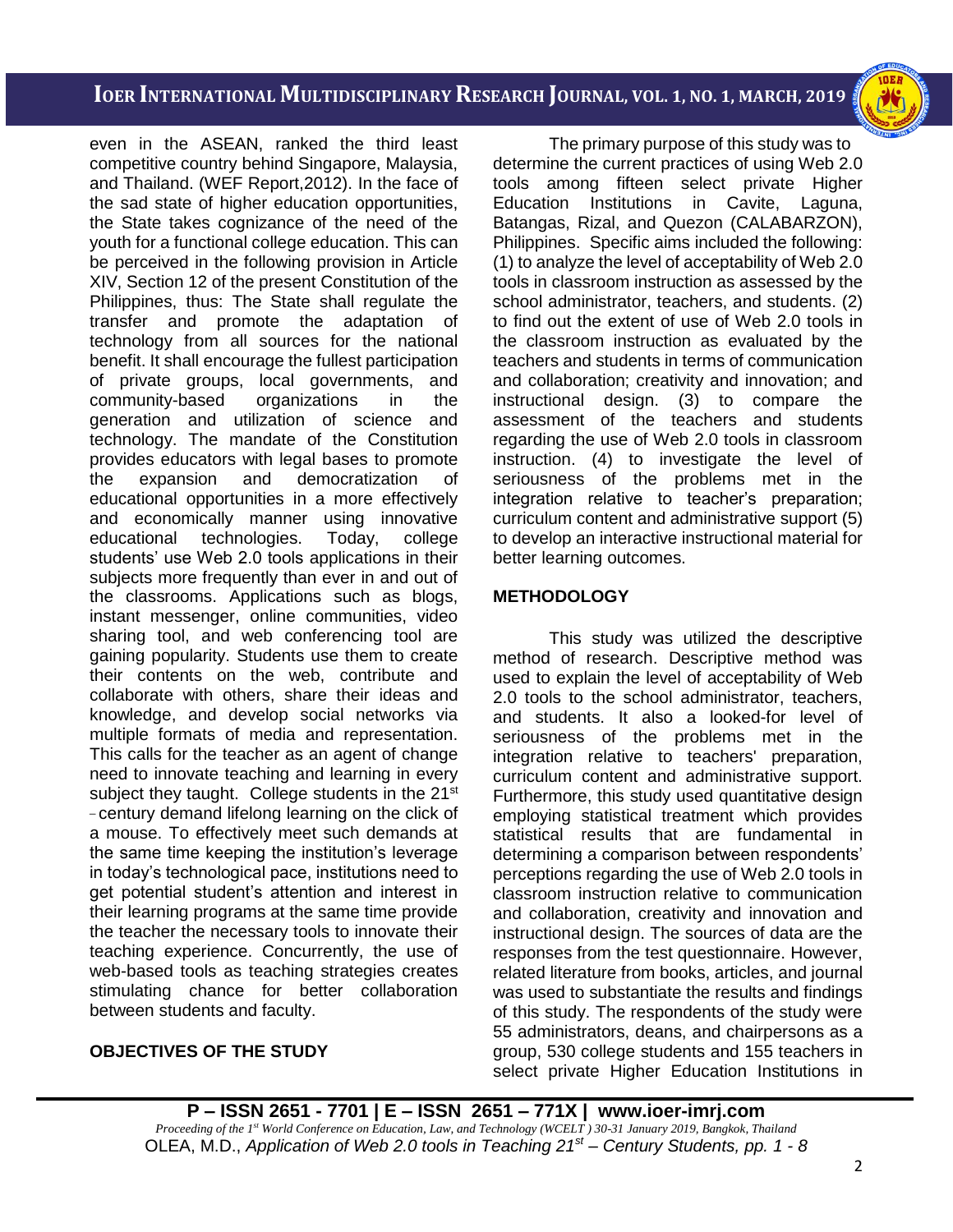i<br>I

CALABARZON, Philippines. The respondents were selected using a stratified random sampling technique. On the other hand, the researcher initially secured the permit to conduct a study from the heads of the different Private Higher Education Institutions in CALABARZON. Upon approval, the researcher personally administered the questionnaires at a time agreed upon by the approving authority. Explicit instructions and motivations were given and explained aside from the instruction specified in the questionnaire for clarity. Likewise, the researcher conducted a follow-up interview for the selected administrator and teacher participants. The Weighted mean, Frequency Distribution, Percentage, Analysis of Variance (ANOVA), T-test and Standard Deviation are the statistical tools used to analyze the data gathered.

## **RESULTS AND DISCUSSION**

### **1. Level of Acceptability of Web 2.0 tools in classroom instruction as assessed by the administrators, teachers, and students**

Integration of Web-based technologies in the classroom promotes learner to interact and build a learning community and promotes the administrators accepted active student participation in the classroom to a very great extent with the equal obtained weighted means of 4.51. Meanwhile, Web-based integration increases students productivity made the least with the weighted mean of 4.26 and accepted to a great extent. This result implies that the administrators of educational institutions believe in the capacity of Web 2.0 tools to encourage and support a healthy interaction among students and teachers to the extent of building a healthy and competitive learning community. This claim strengthened by the study conducted by Casey, G., & Evans, T. (2011). The study was pursued to investigate the use of Facebook, a Social Networking site, as a learning environment. These authors posit that as active participants in a global economy, there is an immediate need for students to be literate in new digital technologies. Therefore, incorporating Web 2.0 tools such as social networking websites into the curriculum will benefit the student entering the workforce. On the part of the teachers, integration of Web 2.0 tools in classroom instruction accomplishes tasks more quickly as evidenced by the weighted mean of 4.36 and accepted to a great extent. On the other hand, Web 2.0 tools integration increased student productivity with a weighted mean of 3.89, the least and accepted to a great extent. This implies that most teachers surveyed believe that the use of Web 2.0 tools in classroom instruction expedite the accomplishment of tasks and other classroom-related responsibilities. With the fast pace of technology, it is no doubt that many enrichment activities and tasks could be made more accessible by Web 2.0 tools. For the students, integration of Web 2.0 tools provides collaborative learning opportunities with the computed average of 4.14 which was accepted to a great extent. On the other hand, integration of Web 2.0 tools accomplishes tasks more quickly was accepted to a great extent with an average of 3.90. Student-respondents believe that the integration of Web 2.0 tools in classroom instruction can provide collaborative learning opportunities for them. This signifies that students recognize the helpful utilization of Web 2.0 tools so as they can work collaboratively to gain learning. These findings show that common among the three groups of respondents is the goal of achieving quality education for the students through the integration of the Web 2.0 tools in classroom instruction. It is also safe to conclude that what they all want is to have students who are equipped with knowledge, skills, and values which can be done through the integration of web 2.0 tools for instruction.

### **2. Extent Use of Web 2.0 tools in Classroom Instruction**

### **2.1 In terms of Communication and Collaboration**

In totality, the teachers and students used Facebook to a great extent to create profiles, upload photos and video, send messages and keep in touch with other educators and students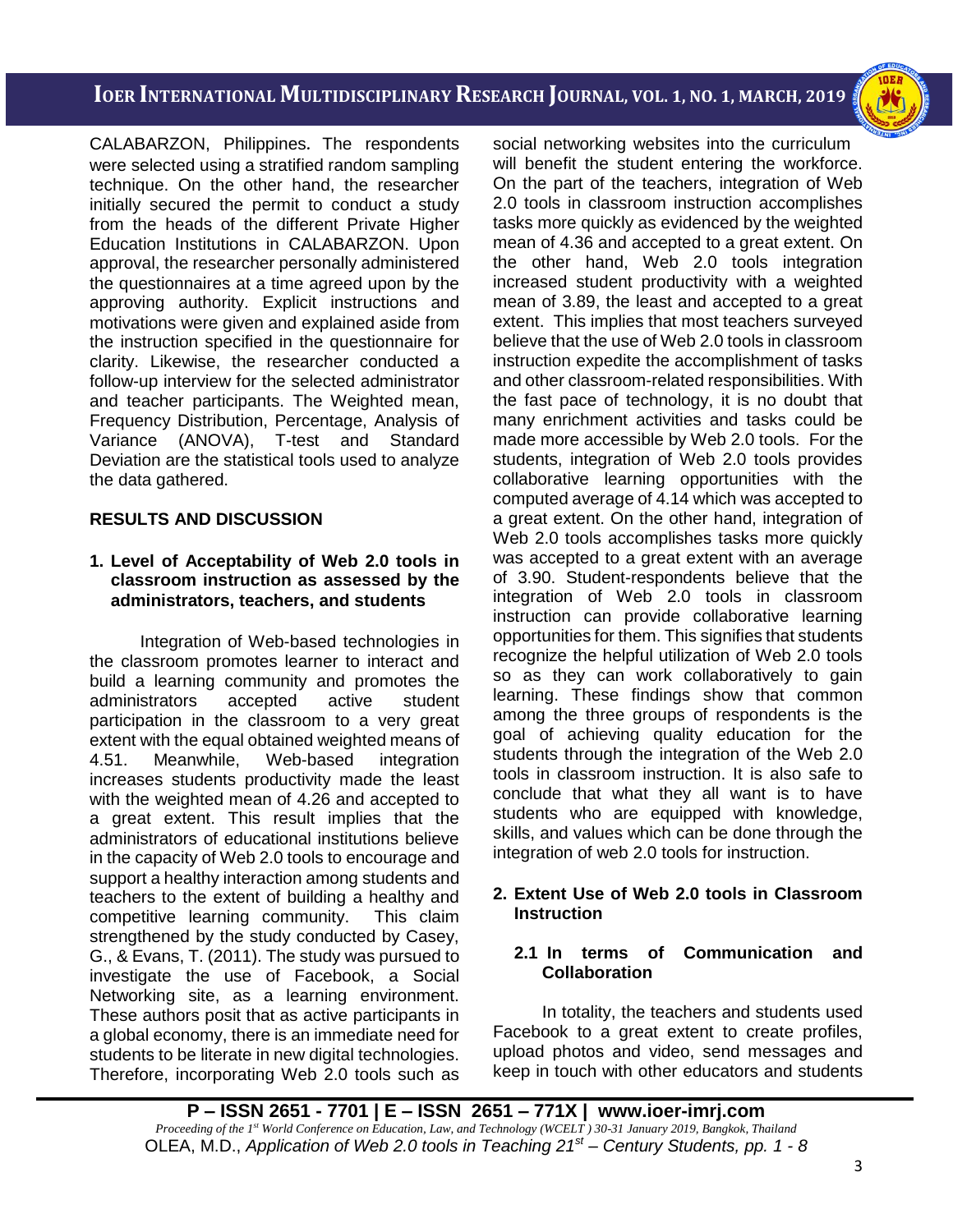i<br>I

with an average perception of 3.95. It is very undeniable that Facebook is now the most popular form of social networking site for people of all ages and professions. It supported by the fact that elderly people from different countries and races are utilizing FB to communicate with their friends and relatives. More for young people who can stay almost 24 hours in front of their computers and gadgets just to get connected to their friends, relatives, and chat mates. Facebook is now also the easiest way to transfer messages, photos, videos, documents, and files. It is no doubt that in this study FB is being utilized by most teachers regarding communication and collaboration. The lowest item has an average of 2.97 which is they used Instagram to a moderate extent to take pictures and videos, and share them on a variety of social networking platforms. On the other hand, Instagram is the least of the Web 2.0 tools being used by teachers in instruction because Instagram is just usually focused on the display of pictures. Also, on Instagram, there are complicated or hard-tofollow policies and instructions like the use of a hashtag, tagging of friends and you must get many followers who would be able to see your posts. Comparing it with the use of Facebook, it is easier to use because in Facebook the application is user-friendly. These findings reinforced by the study of Mazman, G., & Usluel, Y. K. (2010) which concentrates on the educational use of Facebook. The authors posit that social network tools enhance education by making interaction, collaboration, active participation, information sharing, and critical thinking possible. It is no doubt that the use of Facebook could be of great help in terms of collaborative learning and communication.

## **2.1. In terms of Creativity and Innovation**

 Combining the perceptions of the teachers and students, they used Youtube videos to a great extent to introduce complex subjects with an average of 3.95. The findings imply that the use of YouTube is both of great extent both to the teachers and student-respondents. The fact that YouTube utilizes videos can be the most significant factor why both respondents choose it as a Web 2.0 tools to be used in terms of creativity and innovation. With the fast pace of technology, using videos can be one of the easiest ways and the most innovative to give instructions and lessons. The lowest was on they used Auto Stream to publish and share PowerPoint presentations as a video with an average of 3.17. This can be attributed to the fact that Auto Stream is not famous as compared to YouTube.

## **2.2 In Terms of Instructional Design**

Deducing the result, the teachers and students used to a great extent the Internet search using Google, Yahoo, Mozilla Firefox or other search engines with the highest weighted mean of 4.12. This could mean that both sets of respondents prefer to utilize the said search engines as part of the instructional materials inside the classroom. Moreover, the use of Web 2.0 tools can be an ideal avenue for lifelong learning because it maintains interactive and collaborative learning. This provides students learning experiences appropriate for this digital age. Additionally, Web 2.0 tools allow students to gain educational experiences that go beyond the four corners of the classroom. This type of innovation is beneficial and pertinent to universities worldwide that are in the stage of advancing their curriculum. Web 2.0 tools support a more playful and experimental approach to learning and allow learners to present themselves and their insights in original ways. This could mean that both sets of respondents prefer to utilize the said search engines as part of the instructional materials inside the classroom. On the contrary, the weakness was on they used Triptico to help create, share, and edit interactive lessons with a weighted mean of 3.03, because both teachers and students are not yet so familiar and acquainted with Triptico as Web 2.0 tools that is why there is just a moderate extent of usage of the said web application.

### **3. Comparison of Assessment in the use of Web 2.0 tools in Classroom instruction**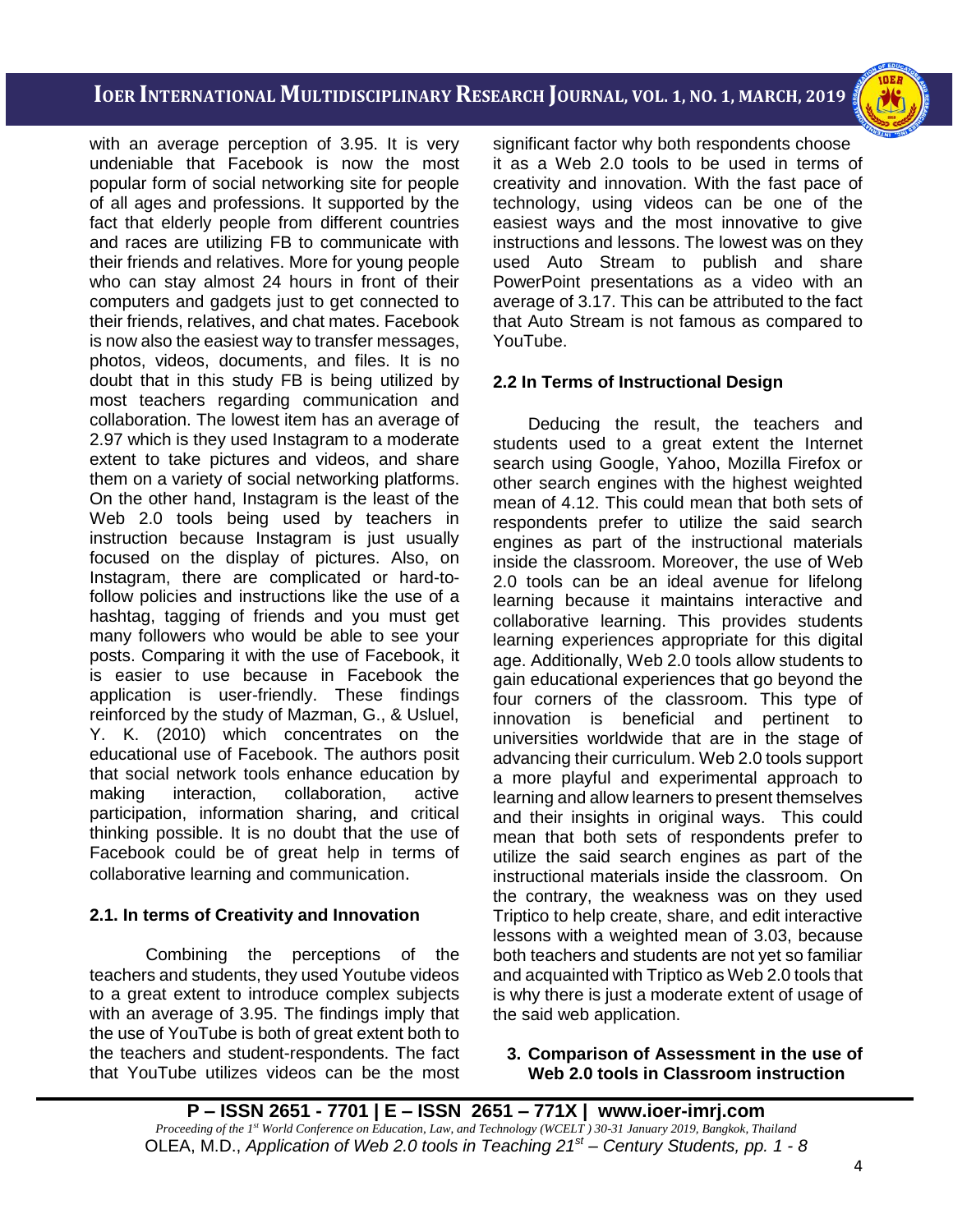i<br>I

| <b>Variables</b>                   | <b>Weighted Mean</b> |                 | $t-$    | t-             | p-    | Significance              | <b>Decision</b>      |
|------------------------------------|----------------------|-----------------|---------|----------------|-------|---------------------------|----------------------|
|                                    | <b>Teachers</b>      | <b>Students</b> | value   | <b>Tabular</b> | value |                           |                      |
| Communication<br>and Collaboration | 3.59                 | 3.47            | 0.79    | 2.10           | 0.44  | <b>Not</b><br>Significant | Fail to Reject<br>Ho |
| Creativity and<br>Innovation       | 3.43                 | 3.55            | $-0.93$ | 2.10           | 0.37  | <b>Not</b><br>Significant | Fail to Reject<br>Ho |
| Instructional<br>Design            | 3.29                 | 3.54            | $-1.63$ | 2.10           | 0.12  | Not<br>Significant        | Fail to Reject<br>Ho |

Table 1. Comparison of Assessment

Table 1 reveals the comparison between the respondents' perceptions regarding the application of Web 2.0 tools in classroom instruction. As seen in the table, the probability values of 0.44 for communication and collaboration, 0.37 for creativity and innovation and 0.12 for the instructional design were higher than the probability value of 0.05; thus the hypothesis was failed to reject. These safely generalized that the perceptions of the respondents on the application of Web 2.0 tools in classroom instruction have no significant differences in terms of communication and collaboration, creativity and innovation and instructional design.

#### **4. Level of seriousness in Problems met in the Application of Web 2.0 tools**

## **A. Teacher's Preparation**

### **4.A.1. In Terms of ICT Facilities and Resources**

Wrapping-up the result, the teachers and students assessed that slow internet connection was a moderately serious problem with the highest weighted mean of 2.89 while inconvenient computer laboratory was found to be a slight serious problem with a weighted mean of 2.29. The findings reveal that students and teachers are both encountering problems in terms of the slow internet connection. Though it has a verbal interpretation of the moderately serious problem, it is still a problem because using Web 2.0 tools as part of the learning process always needs an internet connection.

## **4.A.2. In terms of ICT Skills and Knowledge**

In terms of ICT Skills and Knowledge, there was a contradiction in the results of the two sets of respondents. While for teachers, uncomfortable in using a computer because some students are more competent with ICT got the least weighted mean 2.09 with the verbal interpretation of slightly serious problem; for students, the same item got the highest weighted mean of 2.58 which is a moderately serious problem. This shows that teachers are more confident in using Web 2.0 tools in classroom instruction, but students are not yet that ready and confident in utilizing Web 2.0 tools. If this would be the case, problems may also arise in the course of implementing the Web 2.0 tools for instruction. This should be addressed appropriately because the students are one of the primary reasons why web-based technology should be employed. They are supposed to be very skillful not only in the subject matter that they

**P – ISSN 2651 - 7701 | E – ISSN 2651 – 771X | [www.ioer-imrj.com](http://www.ioer-imrj.com/)** *Proceeding of the 1st World Conference on Education, Law, and Technology (WCELT ) 30-31 January 2019, Bangkok, Thailand* OLEA, M.D., *Application of Web 2.0 tools in Teaching 21st – Century Students, pp. 1 - 8*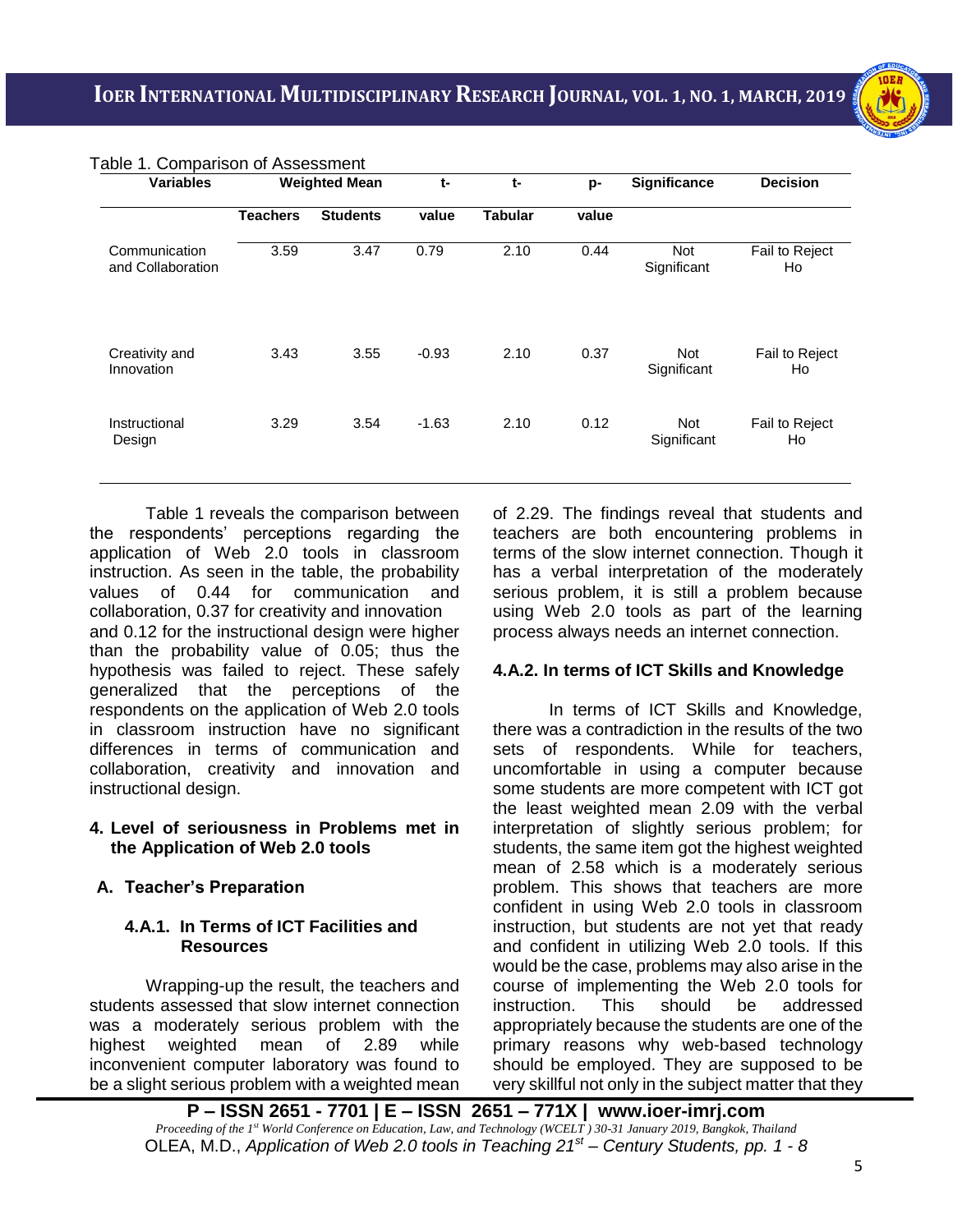i<br>I

have to take but in the use of technology to prepare them as the 21<sup>st</sup> - century workers. Acquiring the skills in information communications and technology is advantageous for them as it is a life-long learning skill that can use in other fields of work.

## **B. Curriculum Content**

## **4.B.1. In Terms of Instructional Design**

Summing up, difficulty in using Web 2.0 tools to facilitate student's learning got the highest average of 2.52 which was considered as a moderately serious problem. Meanwhile, a lack of interest in developing a new learning environment that utilizes Web 2.0 tools as flexible tools in learning made the least weighted mean of 2.16. Also, the said item made the least standard deviation of 1.18 which implied that this was the item wherein the respondents' perceptions were more compressed compared to the other items. The result shows that teachers encountered difficulty in using Web 2.0 tools to facilitate student's learning and they consider it as a moderately serious problem. A teacher's role is always to facilitate learning inside the classroom. While it is true that they have to utilize web-based technology, they must understand that they have to use them to improve their teaching strategies. However, it is important to point out that Web 2.0 tools are used to enhance teaching styles, and "should not replace the role of the teacher." For the students' perceptions, most of the items got the verbal interpretation slight serious problem. This can be attributed to the fact that most students now take their stand of utilizing Web 2.0 tools since they now belong to the "net generation" wherein they fully acknowledge the importance of using technology for them to easier learn their lessons.

## **4.B.2. In Terms of Creativity and Innovation.**

For the overall result, lack of knowledge in integrating interactive educational lessons into instruction gained the highest weighted mean of 2.41. On the other hand, insufficient knowledge in using Web 2.0 tools to promote collaborative

instruction in the classroom got the least average of 2.12, the most compressed among the other items as evidenced by the least standard deviation of 1.27. Lack of knowledge in integrating interactive educational lessons into instruction was found out to be the significant problem of teachers in terms of incorporating Web 2.0 tools with regards to creativity and innovation. This was caused by the limited skills and knowledge of the teachers in the utilization of computers and other gadgets. The teachers must be the first one to acquire computer literacy and skills to be able to impart them to their students. This was supported by the claims of Kiraz & Ozdemir (2006) who both agreed that making computer labs available in Philippine schools is not enough. It is essential for teachers to understand the precise role of Web-based technologies so that they can effectively cope with innovations in teaching students. On the part of the students, lack of interest in using Web 2.0 tools to motivate and increase students' technology skills and knowledge got the least weighted mean. This means that they do not find difficulty in this item. It is because they are willing to use technology applications like Facebook, YouTube or Instagram. This reinforced by the study conducted by Liccardi, I., Ounnas, A., et.al (2007). The findings indicated that with the emergence of social networking sites, students could change their studying away from face to face studying group to social web-based learning group. In other words, social networking sites can perform as a tutorial instrument for web-based learning.

## **C. Administrative Support**

Summing-up the result, lack of funds to give focus on technology integration was considered a moderately serious problem with a weighted mean of 2.52. On the other hand, lack of interest in providing training and technical support specialist to help teachers with technical problems about using technologies was found to be a slight serious problem which got the least weighted mean of 2.24. The findings reveal that the most common problem encountered by both the teachers and the students is on the funds that

**P – ISSN 2651 - 7701 | E – ISSN 2651 – 771X | [www.ioer-imrj.com](http://www.ioer-imrj.com/)** *Proceeding of the 1st World Conference on Education, Law, and Technology (WCELT ) 30-31 January 2019, Bangkok, Thailand* OLEA, M.D., *Application of Web 2.0 tools in Teaching 21st – Century Students, pp. 1 - 8*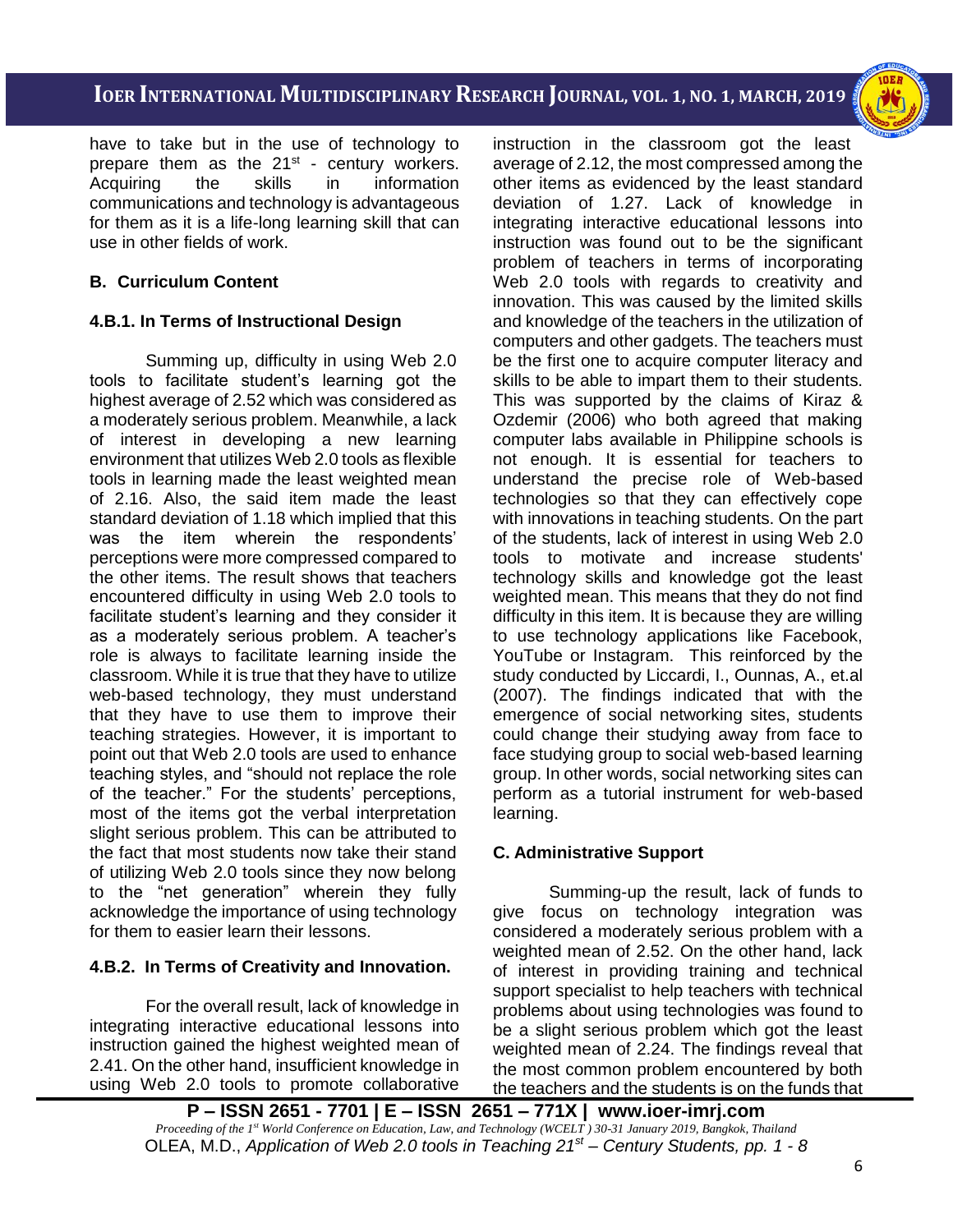i<br>I



the administration can offer to give focus on the integration of technology in classroom instruction. This problem is also the same problem encountered by most of the educational institutions in the country. When there are problems like lack of funds, other aspects like the facilities, training, and materials could also step in as significant constraints. On the other hand, lack of support for the teacher to attend training/seminars about the latest technology to support student learning got the least average of 2.17 which was considered as a slight serious problem. This item also gained the least standard deviation of 1.42 which implied that the perception of the teachers regarding this item was compressed. The findings reveal that the respondents encountered problems regarding the support of the administrators to attend training and seminars to adopt the 21<sup>st -</sup> Century skills and knowledge that may use them for the innovation of the teaching and learning process. For the students, lack of interest of the teacher in creating and updating lesson plans, exams and other teaching aids using technology received the weighted mean of 2.30 which was considered as a slight serious problem. This item also got the standard deviation of 1.34 which implied that the perceptions of the students regarding this item were compressed. The findings supported by the study of Geijsel and Meijers (2005) that the integration of technology into blended learning classrooms engages teachers for preparing students for the twenty-first century and focus much more strongly on student exploration and learning. The teachers perceived a lack of interest in enhancing knowledge in using educational Web 2.0 tools to promote collaborative instruction in the classroom considered as a slight serious problem which showed the weighted mean of 2.32. This item also gained the least standard deviation of 1.54 which implied that this item was compressed.

## **5. ACTION PLAN**

Based on the findings and conclusions, the researcher conducted a training/seminar workshop on how to use and integrate Web 2.0

tools in classroom instruction to enhance students' learning in the faculty of select Higher Education Institutions. The researcher also developed an offline game-based interactive instructional material that supports instruction and collaboration and could be used to enhance students' critical thinking and problem-solving skills to achieve better learning outcomes.

### **CONCLUSIONS**

Based on the findings of the study, the following conclusions were made:

- 1. The three groups of respondents have positive attitudes towards the acceptability of Web 2.0 tools to classroom instruction.
- 2. There is no significant difference in comparing the responses of the teachers and students regarding the use of Web 2.0 tools in classroom instruction in terms of communication and collaboration, creativity and innovation and instructional design
- 3. The teachers need training/seminars about the use of Web 2.0 tools to adopt the 21 $st$  century skills and knowledge.

### **RECOMMENDATIONS**

The following were recommended based on the conclusions drawn:

- 1. School administrators/owners should provide the necessary infrastructure, technical support; proper leadership, time, and promote access to available facilities to encourage teachers to integrate Web 2.0 tools for instruction.
- 2. The administrator and faculty of the Private Higher Institutions especially those who shall facilitate learning should be given more focused training in the use of technology in the classroom.
- 3. The teacher should create more learning opportunities and more time using technology for instruction.